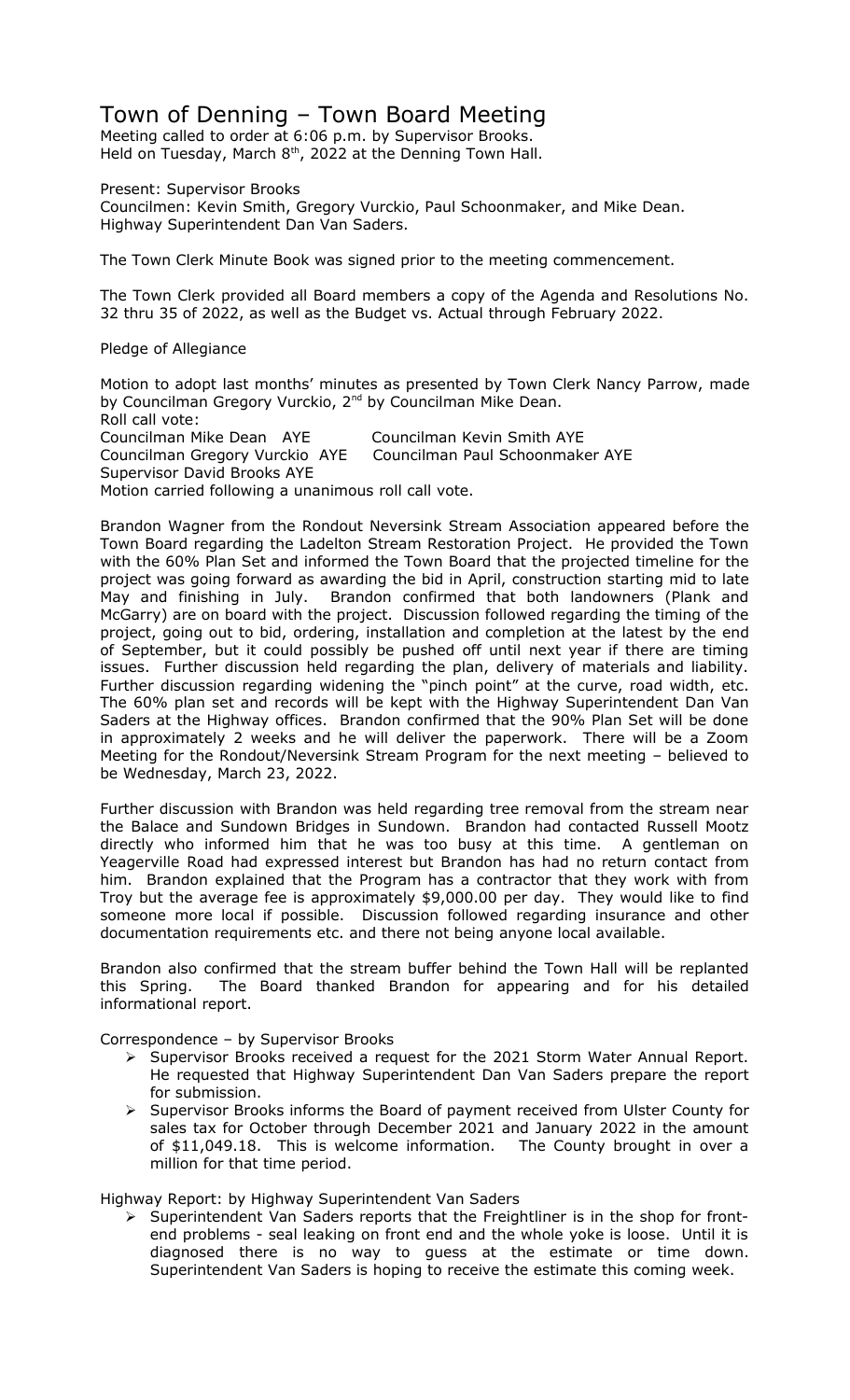- $\triangleright$  Superintendent Van Saders reports that the 2016 pickup has lost the 4-wheel drive. Buddenhagen has ordered the parts and will advise when they are received. Truck is still in service at this time without the 4-wheel drive.
- $\triangleright$  Superintendent Van Saders reports that Eben Ackerley and Mark Moore the electrician have been working the past week on the camera system for the Recycling Center/Highway Department.
- $\triangleright$  Supervisor Van Saders reports that the Town is back to using the white salt at this time. The Town's allotment of green salt has been used. Supervisor Van Saders reports that the Town's supply of salt and sand is adequate for the remainder of the season.
- $\triangleright$  Superintendent Van Saders reports that the 2004 International has been fixed.
- > Superintendent Van Saders reports H.O. Penn came and did warranty work on the backhoe on the outriggers and DEF tank. Everything is working correctly now.
- $\triangleright$  Superintendent Van Saders reports that he has no current information on the tractor. He will call to get update this week.
- > Superintendent Van Saders initiates discussion regarding specking out a new truck. He is working on getting 2 to 3 quotes together. Will reach out to get comparison information from Ulster County regarding their Internationals and the Town of Thompson regarding their Freightliners. Further discussion regarding funds available for only the one big truck, which is more pressing, and that it has to be 4-wheel drive as it will have the wing.

Planning Board Report - by Liaison, Councilman Kevin Smith

- $\triangleright$  Councilman Smith reports that no representatives showed up for the current ongoing matters before the Planning Board.
- Councilman Smith reports that Jerry Huncosky, CEO of the Frost Valley YMCA, is proposing to designate 5 to 6 acres for a cemetery on the YMCA property. Mr. Huncosky requested information from the Planning Board and from Supervisor Brooks on how to proceed. Planning Board Chairman Sibiga was advised by Supervisor Brooks to contact the NYS Planning Federation and Dennis Doyle at the Ulster County Planning Board for guidance going forward. It will be a process.

Highway Pre-Pay Vouchers presented by Supervisor Brooks. (see Warrant #3 Pre-Pay, voucher #'s 6 - 8)

| MVP Health Care, Inc.         | $3PP-6$ | $DA90608 \cdot Health Ins.$      | $-10,595.68$ |
|-------------------------------|---------|----------------------------------|--------------|
| Trust & Agency Account - FICA | $3PP-7$ | DA90308 Social Security/Medicare | $-791.55$    |
| Trust & Agency Account - FICA | $3PP-8$ | DA90308 Social Security/Medicare | $-1,059.75$  |

Highway Vouchers presented by Supervisor Brooks.

(see Warrant #3, voucher #'s 18 - 29)

| <b>Advance Auto Parts</b>      | 18 | DA51304 Machinery Contr                  | $-246.45$   |
|--------------------------------|----|------------------------------------------|-------------|
| American Rock Salt Company LLC | 19 | DA51424 · Snow Removal-Contractual       | $-6,577.06$ |
| Apalachee Marine               | 20 | DA51424 Snow Removal-Contractual         | $-6,153.82$ |
| Apalachee Marine               | 21 | $D451424 \cdot$ Snow Removal-Contractual | $-6,351.28$ |
| <b>Arkel Motors</b>            | 22 | DA51304 Machinery Contr                  | $-861.76$   |
| Bottini Fuel Corporation       | 23 | DA51424 Snow Removal-Contractual         | $-3,855.52$ |
| Home Depot Credit Services     | 24 | DA51304 Machinery Contr                  | $-20.44$    |
| Liberty Trading Post           | 25 | DA51304 Machinery Contr                  | $-33.38$    |
| Mombaccus Excavating, Inc.     | 26 | DA51424 Snow Removal-Contractual         | $-6,482.60$ |
|                                | 27 | DA51424 Snow Removal-Contractual         | $-5,210.40$ |
| <b>NAPA - REMOVED</b>          | 28 | Incorrect Total - Bill is under review   |             |
| Robert Green Auto & Truck Inc. | 29 | DA51304 Machinery Contr                  | $-181.06$   |

General Pre-Pay Vouchers presented by Supervisor Brooks. (see Warrant #3 Pre-Pay, voucher #'s 12 - 16)

| 3PP-12 | A1670.4 Central Data Processing Contrac | $-2,319.32$ |
|--------|-----------------------------------------|-------------|
| 3PP-13 | $A8160.4$ Refuse & Garbage-Contractual  | $-61.19$    |
| 3PP-14 | $A9060.8$ Health Insurance              | $-9,609.04$ |
| 3PP-15 | A9030.8 Social Security                 | $-717.83$   |
| 3PP-16 | A9030.8 Social Security                 | $-268.49$   |
|        |                                         |             |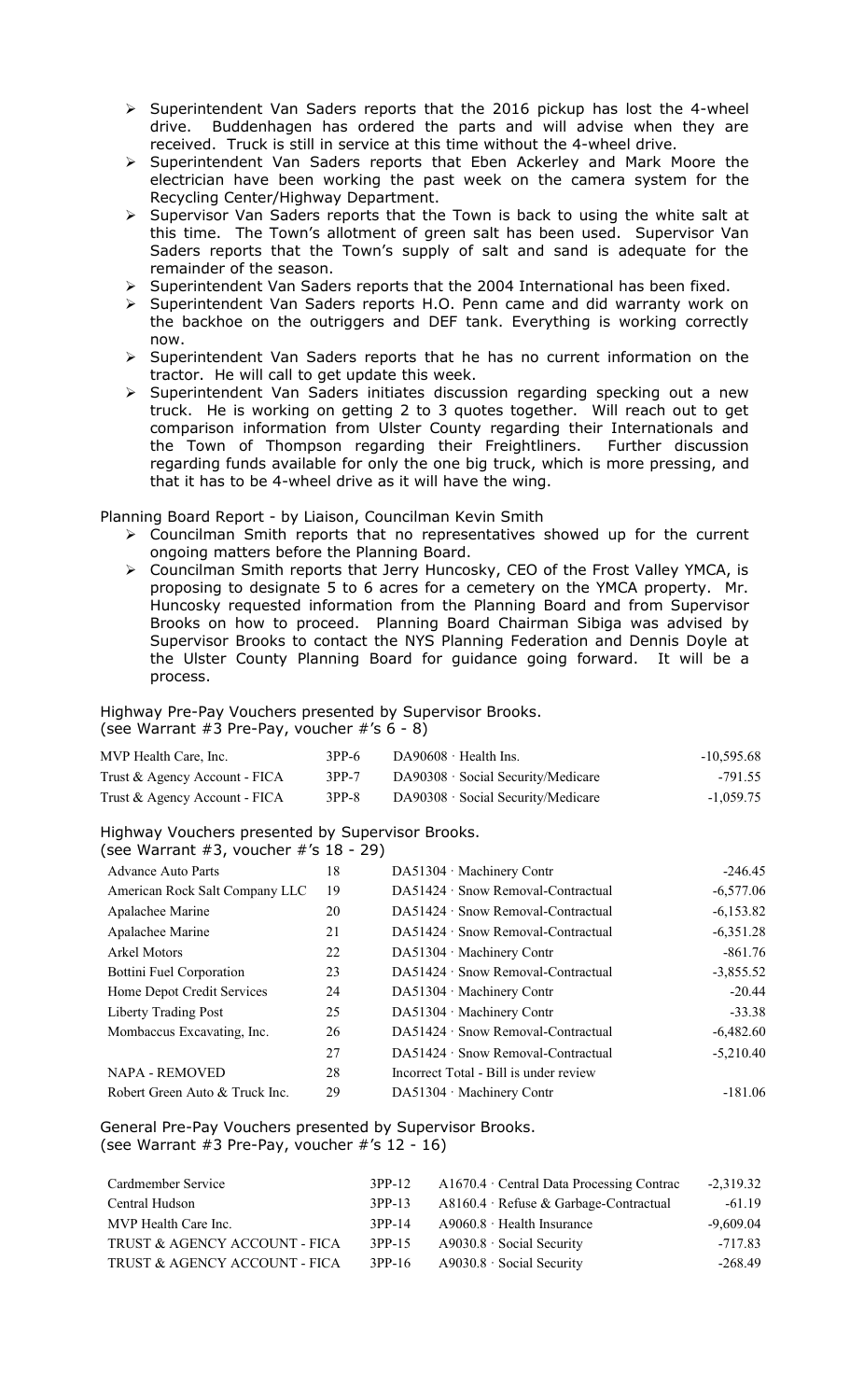### General Vouchers, presented by Supervisor Brooks. (see Warrant  $#3$ , voucher  $#′s$  22 - 44)

| <b>Association of Towns</b>              | 22 | A1920.4 Municipal Association Dues      | $-800.00$   |
|------------------------------------------|----|-----------------------------------------|-------------|
| <b>Bottini Fuel</b>                      | 23 | A1620.4 · Buildings-Contractual         | $-1,204.65$ |
| Central Hudson                           | 24 | A5182.4 Street Lighting - Contractual   | $-331.54$   |
| Central Hudson                           | 24 | A5182.4 Street Lighting - Contractual   | $-154.36$   |
| Central Hudson                           | 25 | A5132.4 · Highway Garage-Contractual    | $-752.05$   |
| Central Hudson                           | 26 | A1620.4 · Buildings-Contractual         | $-450.88$   |
| e-Nable Business Solutions               | 27 | A1670.4 Central Data Processing Contrac | $-247.50$   |
| Grahamsville First Aid Squad             | 28 | A4540.4 Emergency Services-Contractual  | $-2,405.75$ |
| Jonathan Follender, Reim.                | 29 | A9060.8 · Health Insurance              | $-318.00$   |
| <b>Looseleaf Law Publications</b>        | 30 | A1410.4 Town Clerk-Contractual          | $-22.43$    |
| <b>Looseleaf Law Publications</b>        | 30 | A3620.4 · Safety Insp. - Contractual    | $-22.42$    |
| MVP Select Care Inc.                     | 31 | $A9060.8$ Health Insurance              | $-30.00$    |
| Cindy Mickelson, Reim.                   | 32 | A1220.4 Town Supervisor-Contractual     | $-47.51$    |
| NYSAMCC, Inc.                            | 33 | A1110.4 Town Justice-Contractual        | $-50.00$    |
| Office of the State Comptroller          | 34 | A690 Overpayment & Clearing Account     | $-185.00$   |
| <b>QUILL CORP</b>                        | 35 | A1620.4 · Buildings-Contractual         | $-97.99$    |
| <b>QUILL CORP</b>                        | 36 | A5132.4 · Highway Garage-Contractual    | $-47.99$    |
| <b>QUILL CORP</b>                        | 37 | A1620.4 · Buildings-Contractual         | $-37.15$    |
| Time Warner Cable                        | 38 | A1620.4 · Buildings-Contractual         | $-182.93$   |
| Time Warner Cable                        | 39 | A5132.4 · Highway Garage-Contractual    | $-141.86$   |
| THalpin Mechancial DBA Erts Mechanical   | 40 | A1620.4 · Buildings-Contractual         | $-1,258.02$ |
| UC Assoc. of Town & Village Court Clerks | 41 | A1110.4 Town Justice-Contractual        | $-20.00$    |
| UCMA/Treasurer                           | 42 | A1110.4 Town Justice-Contractual        | $-75.00$    |
| <b>UCRRA</b>                             | 43 | A8160.4 · Refuse & Garbage-Contractual  | $-1,613.25$ |
| YE OLDE TRI-VALLEY TOWNSMAN              | 44 | A1410.4 Town Clerk-Contractual          | $-125.00$   |
| YE OLDE TRI-VALLEY TOWNSMAN              | 44 | A5010.4 · Supt. Highway-Contractual     | $-20.00$    |
| YE OLDE TRI-VALLEY TOWNSMAN              | 44 | A1010.4 Town Board-Contractual          | $-35.00$    |
|                                          |    |                                         |             |

Supervisor Brooks inquires if the Councilman are satisfied with the audit of the vouchers. The Councilmen respond in the affirmative.

## **Resolution No. 32 of 2022**

**WHEREAS** New York State General Municipal Law Sections 103 and 104-4 permit the pre-audit function of vouchers, as a form of internal controls in the checking of claims and supporting documentation. And

**WHEREAS** the Sections 118 and 119 of New York State Municipal Law also authorize the auditing authority to approve of Said vouchers. And

**WHEREAS** the Office of the New York State Comptroller Division of Local Governments and Accountability: Budgets and Finances also approves of this method.

**NOW THEREFORE BE IT RESOLVED** that the Town of Denning Town Board HEREBY approves of and authorizes payment of the following Warrants:

Highway Fund Pre-Pay Warrant No. 3PP voucher Nos. 6 - 8. Highway Fund Warrant No. 3 voucher Nos. 18 – 29. General Fund Pre-Pay Warrant No. 3PP voucher Nos. 12 - 16. General Fund Warrant No. 3 voucher Nos. 22 - 44. Capital Fund Sewage Disposal Warrant No. 2 voucher Nos. - None.

**Whereupon**, the Resolution was put to a vote, and recorded as follows: Motion to adopt and approve made by Councilman Mike Dean, 2<sup>nd</sup> by Councilman Kevin Smith

Roll Call Vote:<br>Councilman Mike Dean AYE Councilman Paul Schoonmaker AYE Councilman Kevin Smith AYE Councilman Gregory Vurckio AYE Supervisor David Brooks AYE Motion carried following a unanimous roll call vote.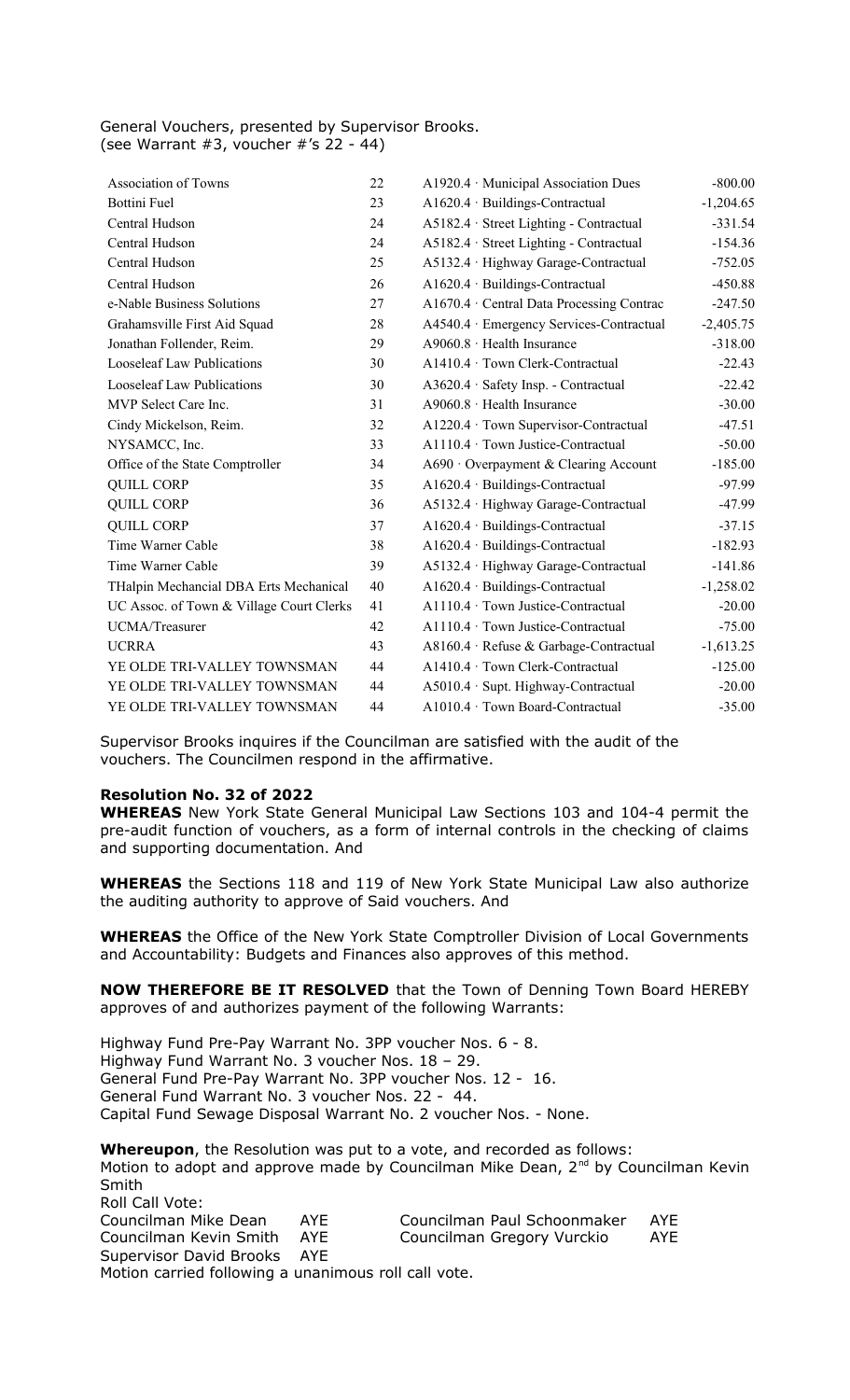#### **Resolution No. 33 of 2022**

**WHEREAS** the Town of Denning Town Board wishes to record its deep sorrow over the passing of Mr. Matthew Wood; and

**WHEREAS** Mr. Wood served as Justice Court Security Officer for the Town of Denning from 2019 to 2022; and

**WHEREAS** the Town of Denning Town Board is grateful for his many contributions as an outstanding citizen to his community.

**NOW THEREFORE BE IT RESOLVED** that the Town of Denning Town Board **HEREBY ORDERS** Resolution No. 33 of 2022 be entered into the official record of the Town and for a certified copy of this resolution be sent to his family in recognition of his service.

**Whereupon**, the Resolution was put to a vote, and recorded as follows: Motion to adopt and approve made by Councilman Paul Schoonmaker,  $2^{nd}$  by Councilman Mike Dean. Roll Call Vote: Councilman Mike Dean AYE Councilman Paul Schoonmaker AYE Councilman Kevin Smith AYE Councilman Gregory Vurckio AYE Supervisor David Brooks AYE Motion carried following a unanimous roll call vote.

## **Resolution No. 34 of 2022**

**WHEREAS** The Town of Denning formed the Claryville Septic Maintenance District and intends to maintain and improve said septic systems; and

**WHEREAS** the Town of Denning Town Board accepts the Catskill Watershed Corporation Estimate, dated March 7, 2022, to inspect the forty-five (45) septic systems to be pumped out in 2022; and

**NOW THEREFORE BE IT RESOLVED** that the Town of Denning Town Board authorizes Supervisor David Brooks to execute an agreement / contract with the Catskill Watershed Corporation to provide said inspection services for the Claryville Septic Maintenance District in 2022 in an amount not to exceed \$6,400.00.

**Whereupon**, the Resolution was put to a vote, and recorded as follows: Motion to adopt and approve made by Councilman Kevin Smith,  $2<sup>nd</sup>$  by Councilman Gregory Vurckio. Roll Call Vote:<br>Councilman Mike Dean AYE Councilman Paul Schoonmaker AYE Councilman Kevin Smith AYE Councilman Gregory Vurckio AYE Supervisor David Brooks AYE Motion carried following a unanimous roll call vote.

#### **Resolution No. 35 of 2022**

**WHEREAS** the Denning Town Board believes it should be involved in the Coalition of Watershed Towns, and

**WHEREAS** the Denning Town Board feels this organization and a having a representative to this organization from its Town Board is a benefit to the residents of the Town of Denning and the Coalition of Watershed Towns, of which it is a member in good standing; and

**NOW THEREFORE BE IT RESOLVED** that the Town of Denning Town Board **HEREBY** votes and supports the following candidates: Councilman Gregory Vurckio of the Town of Denning Town Board, and David Edinger of the Town of Olive Town Board; and Alternates Drew Boggess of the Town of Olive Town Board, and Bennet Ratcliff of the Town of Woodstock Town Board to serve a two-year term as volunteers to the Executive Committee of the Coalition of Watershed Towns.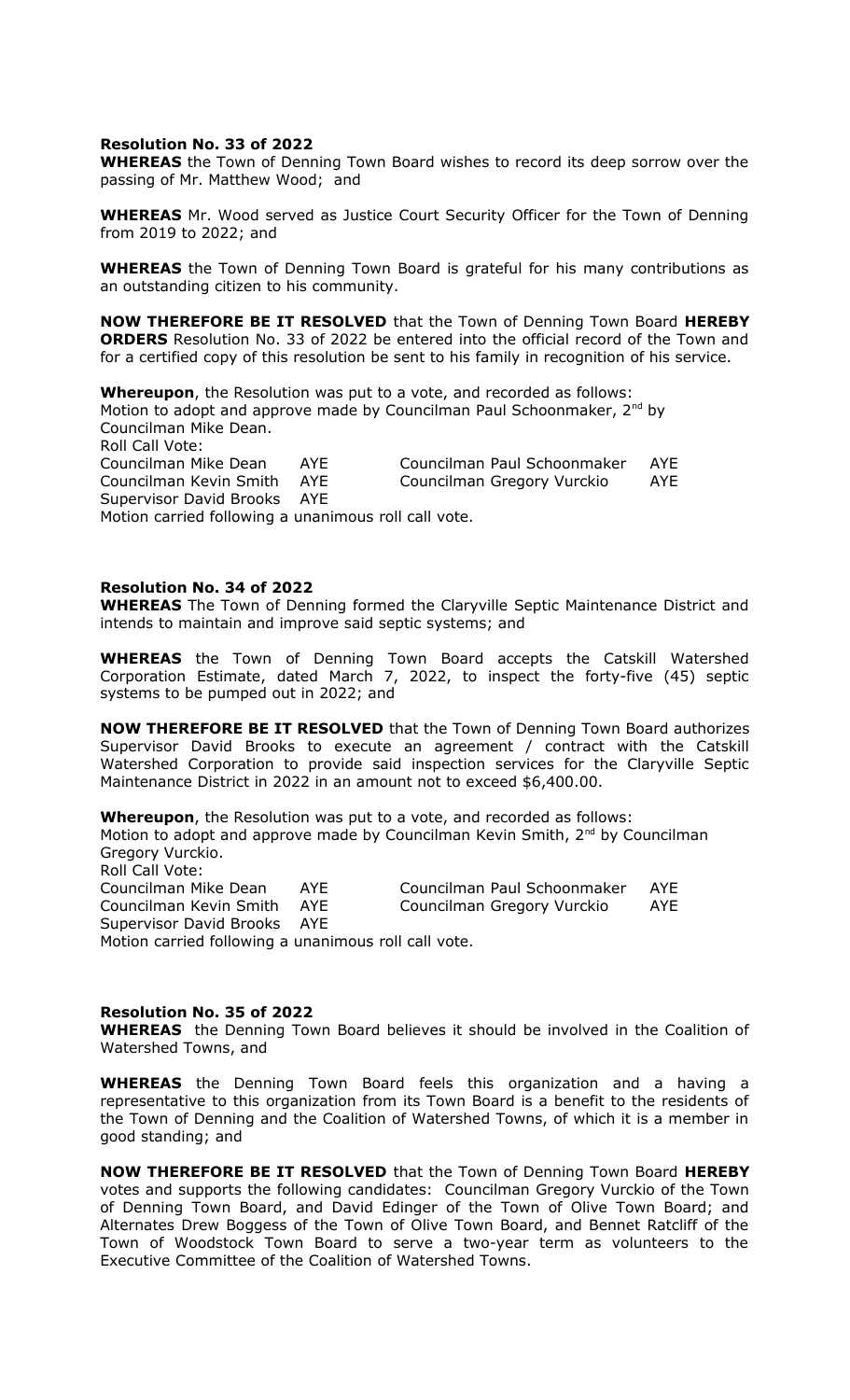**Whereupon**, the Resolution was put to a vote, and recorded as follows: Motion to adopt and approve made by Councilman Mike Dean, 2<sup>nd</sup> by Councilman Paul Schoonmaker. Roll Call Vote: Councilman Mike Dean AYE Councilman Paul Schoonmaker AYE Councilman Kevin Smith AYE Councilman Gregory Vurckio AYE Supervisor David Brooks AYE Motion carried following a unanimous roll call vote.

Supervisor Brooks requests a Motion to authorize the Highway Superintendent and the Town Clerk to seek bids for highway material.

Motion to authorize the Highway Superintendent and the Town Clerk to seek bids for highway material by Councilman Mike Dean, 2<sup>nd</sup> by Councilman Gregory Vurckio. Roll Call Vote: Councilman Mike Dean AYE Councilman Paul Schoonmaker AYE Councilman Kevin Smith AYE Councilman Gregory Vurckio AYE Supervisor David Brooks AYE Motion carried following a unanimous roll call vote.

Supervisor Brooks requests a Motion to authorize the Highway Superintendent and the Town Clerk to put the roller out to bid.

Motion to authorize the Highway Superintendent and the Town Clerk to put the roller out to bid in the Spring by Councilman Andrew Dean, 2<sup>nd</sup> by Councilman Kevin Smith. Roll Call Vote:

Supervisor David Brooks AYE

Councilman Mike Dean AYE Councilman Paul Schoonmaker AYE Councilman Kevin Smith AYE Councilman Gregory Vurckio AYE

Motion carried following a unanimous roll call vote.

Supervisor Comments:

- $\triangleright$  Supervisor Brooks informs the Board that the Town's equalization rate has been decreased to 14.35 from 16. This determination is a New York State decision and cannot be changed. Denning is pooled in with Marbletown, Olive and Rochester by the State. This equalization rate will affect school taxes starting this September. Supervisor Brooks advises Board Members to tell residents to contact State legislators – although it will probably fall on deaf ears. The State is trying to force the town into a re-evaluation.
- > Supervisor Brooks reports that there will be a Sundown Stream Project meeting tomorrow - Wednesday March  $9<sup>th</sup>$  – with the CWC and engineers. Supervisor Brooks advised that Chazen got bought out by LaBella. Further discussion follows regarding issues with the engineers and landowners with the 90% Plan Set. Another follow up meeting is scheduled on March 18, 2022.
- > Supervisor Brooks reports that Central Hudson has advised him of a 4-million dollar upgrade for service. Most if not all of the improvements are not in Denning, however the Town will be positively affected by the upgrade, especially the Sundown area.
- $\triangleright$  Supervisor Brooks reviews the 2021 Annual Report with the Town Board. The numbers are good. Discussion follows on fund balances, revenue and grants received. Further discussion regarding the new truck out of the Highway fund balance.

Supervisor Brooks calls for Councilmen Comments:

- Councilman Vurckio had no comments. Supervisor Brooks asks if there is any further information regarding the Delaware County stream buffer issue. Supervisor Brooks reports that Senator Martucci is heavily involved in getting that through. Discussion follows.
- Councilman Paul Schoonmaker reports that Denning Justice Court was held on February 16, 2022 at 10 am. It was a busy day for Court cases. Discussion follows. It is noted that this was Matt Wood's final Court Officer appearance before his passing.